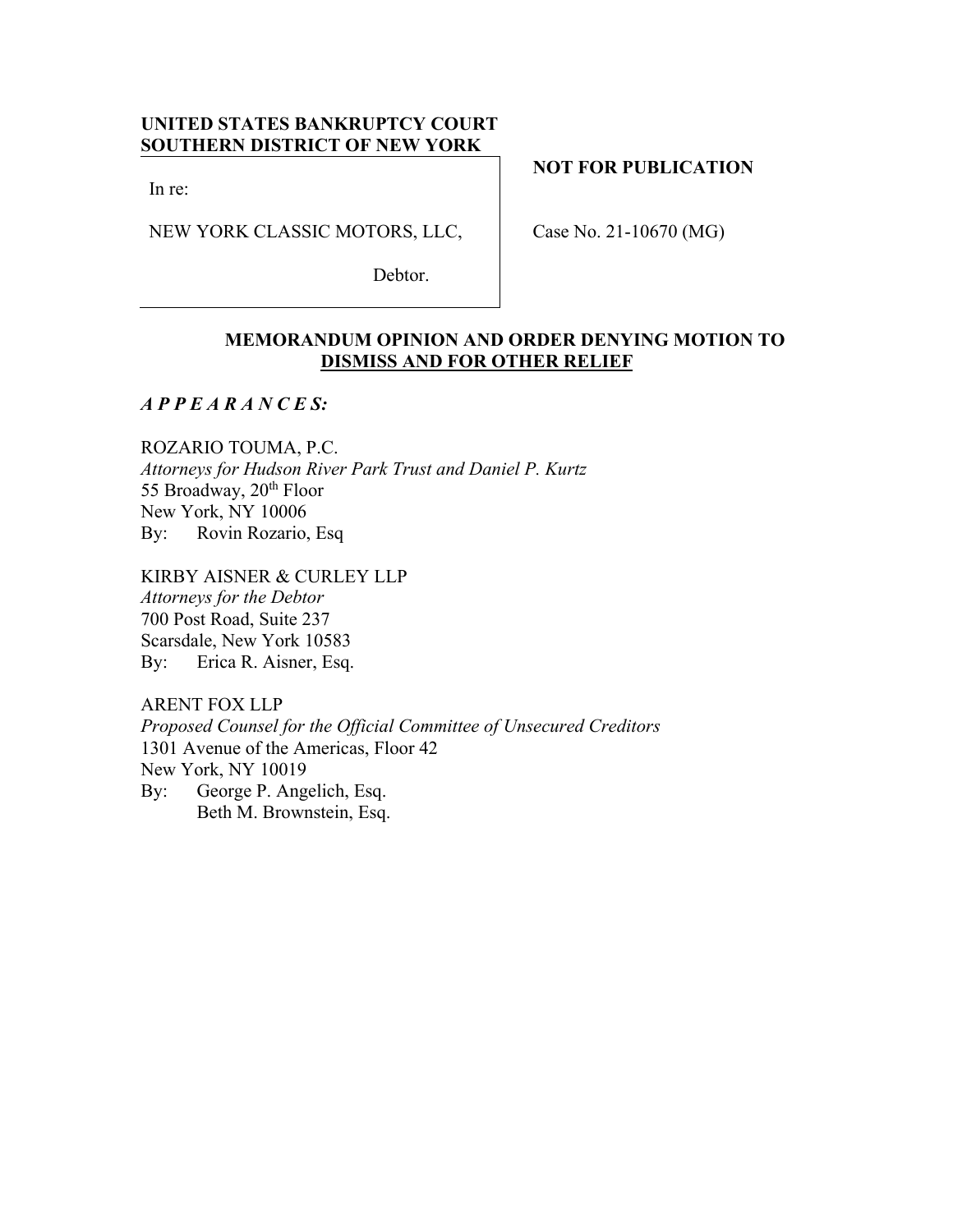## **MARTIN GLENN UNITED STATES BANKRUPTCY JUDGE**

Pending before the Court is the motion of Hudson River Park Trust ("HRPT") and Daniel P. Kurtz ("Kurtz," and together with HRPT, "Movants") for an order: (1) dismissing the bankruptcy petition pursuant to 11 U.S.C. § 1112(b), and (2) declaring that the automatic stay does not prevent the termination of the Concession Agreement (defined below) pursuant to its terms, or acts to recover possession of the premises occupied by New York Classic Motors, LLC (the "Debtor"), pursuant to 11 U.S.C. §  $362(b)(10)$  and  $(n)(1)(B)$ ,<sup>1</sup> or, alternatively, conditioning, modifying or dissolving the automatic stay pursuant to 11 U.S.C.  $\S 362(d)$ . ("Motion to Dismiss," ECF Doc. #36.)

On May 27, 2021, the Debtor filed its opposition to the Motion to Dismiss. ("Opposition," ECF Doc. # 55.) The declaration of Zachary Moseley is attached as Exhibit A to the Opposition. ("Moseley Decl.," ECF Doc. # 55-1.) That same day, the Official Committee of Unsecured Creditors (the "Committee") filed a statement and reservation of rights in support of the Opposition. ("Opposition Statement," ECF Doc. # 58.)

For the following reasons, the Motion to Dismiss is **DENIED.** The Court also concludes that the automatic stay applies to the Concession Agreement and the stay

<sup>&</sup>lt;sup>1</sup> Section  $362(n)(1)(B)$  provides:

Except as provided in paragraph (2), subsection (a) does not apply in a case in which the debtor  $\dots$  (B) was a debtor in a small business case that was dismissed for any reason by an order that became final in the 2 year period ending on the date of the order for relief entered with respect to the petition.

<sup>11</sup> U.S.C.  $\S 362(n)(1)(B)$ . Movants fail to explain how this section applies.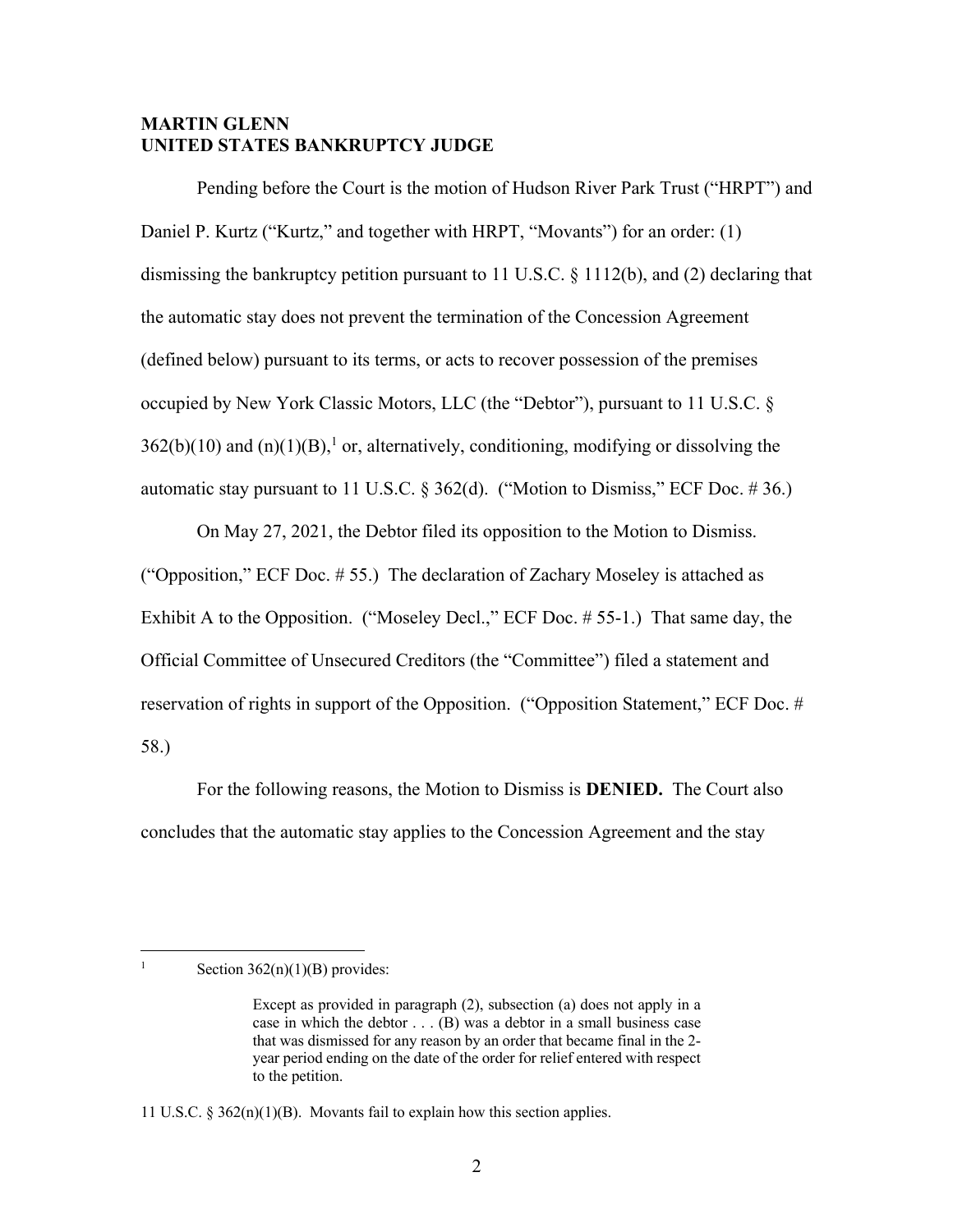should not be lifted to permit HRPT to take any action in state court to recover possession of the Property.

#### **I. BACKGROUND**

The Debtor is a New York limited liability company organized under New York law that maintains its principal place of business at 1 Pier 76, New York, New York (the "Premises"). (Moseley Decl. ¶ 6.)

The Debtor, together with its affiliates, operates an automobile showroom that is open to the public and a luxury private automobile club that features a lounge, two bars, a restaurant, and a terrace overlooking the Hudson River. (*Id.* ¶ 7.) In the spring of 2016, the Debtor entered into a concession agreement (the "Concession Agreement") with HRPT under which it took possession of the Premises at the southern annex of Pier 76. (*Id.*) In accordance with the Concession Agreement, the Debtor provides a number of services to the public at no cost: monthly auto shows, mechanic/shop classes, outdoor seating at the southern portion of the Premises, and science and technology programming, which has included F1 in Schools (an international STEM competition for grade school). (*Id.* ¶ 9.) The Debtor currently has nine employees that assist in running its operations. (*Id.*)

As a result of the COVID-19 pandemic, the State of New York issued guidelines requiring full and partial closures of restaurants and in-person events. (*Id.* ¶ 10.) As a result of these guidelines, the Debtor and its affiliates contend they lost \$4 million in revenues. (*Id.*) Even before the shutdown, the Debtor experienced a decrease in its revenues. (*Id. ¶* 11.) The Debtor reached out to HRPT and requested relief. (*Id.*) The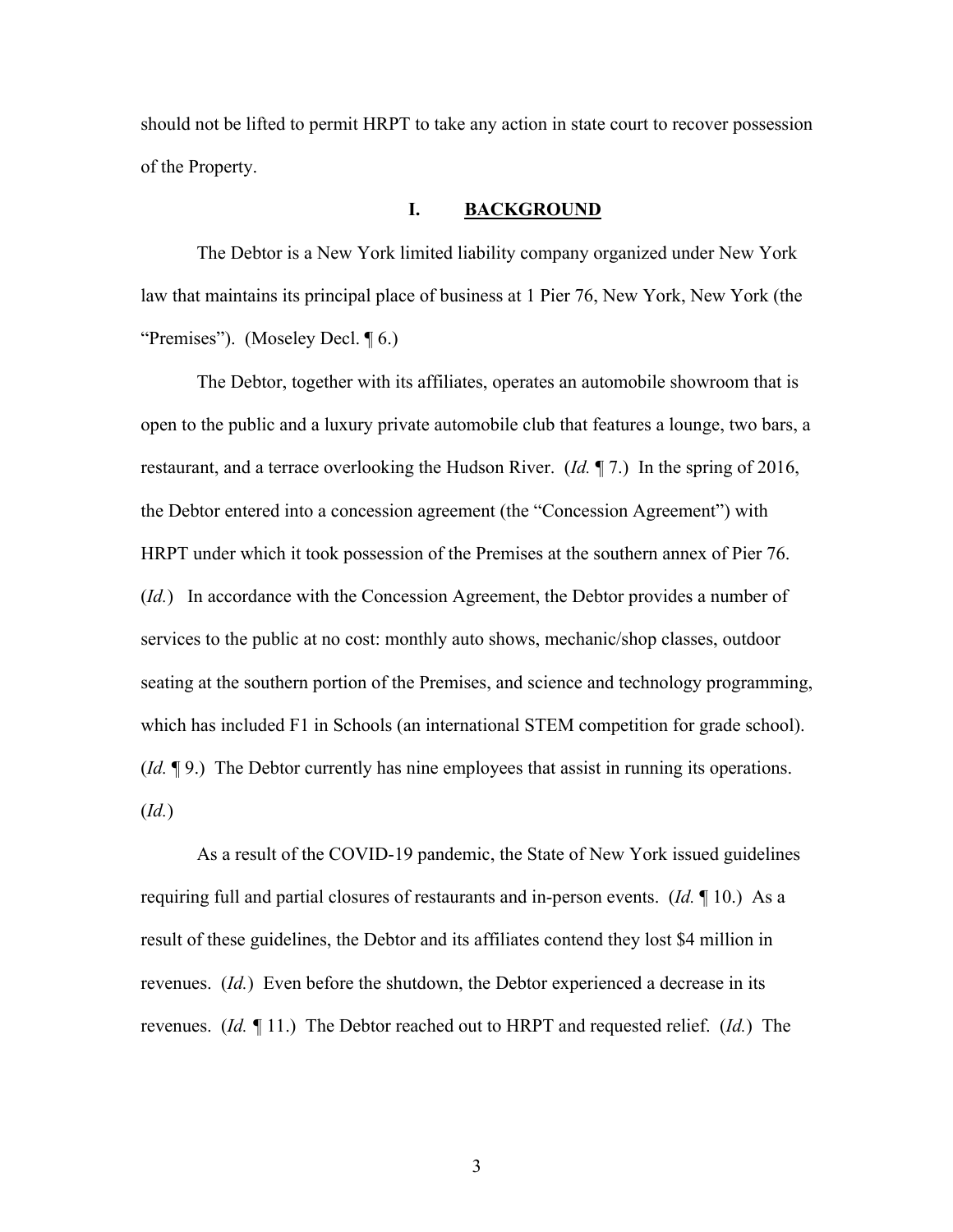parties agreed that the Debtor would only have to pay half rent, which was accepted by the Movants for at least six months between June and November of 2020.

On January 4, 2021, HRPT served a notice of default and demand to cure (the "Rent Demand") and threatened termination of the Concession Agreement for noncompliance. (*Id.* ¶ 13.) On that same day, HRPT served a letter invoking its right to terminate the Concession Agreement on one-year's notice because of proposed redevelopment of the Premises ("Termination Notice"). (*Id.* ¶ 14.) The Debtor disputes that the Termination Notice was properly issued under Article 9 of the Concession Agreement. (*Id.*)

On February 1, 2021, to preserve its rights and protect its interest in the Premises and the Concession Agreement, the Debtor commenced an action in New York Supreme Court, New York County (the "State Court") captioned *New York Classic Motors, LLC v. Hudson River Park Trust*, Index No. 650712/2021 (the "State Court Action") and filed an Order to Show Cause in State Court seeking a *Yellowstone* injunction. (*Id. ¶* 15.) The Debtor sought to toll the various notices served by HRPT to adjudicate the issues between the Debtor and HRPT. (*Id.*) The Debtor was granted a *Yellowstone* injunction in the State Court Action. (*Id.* ¶ 16.) But the State Court also required the Debtor to pay three months of past-due rent in full (approximately \$175,000), as well as post a bond equal to the amount of past due rent claimed by HRPT (approximately \$585,000).

On April 9, 2021 (the "Petition Date"), the Debtor filed a voluntary petition for relief under Chapter 11 of the Bankruptcy Code. (*Id.* ¶ 17.) The Debtor claims that it sought the protections of the Bankruptcy Court to protect the Debtor, its operations and its valuable assets. (*Id.*) The Debtor' alleges that its valuable assets include (i) bank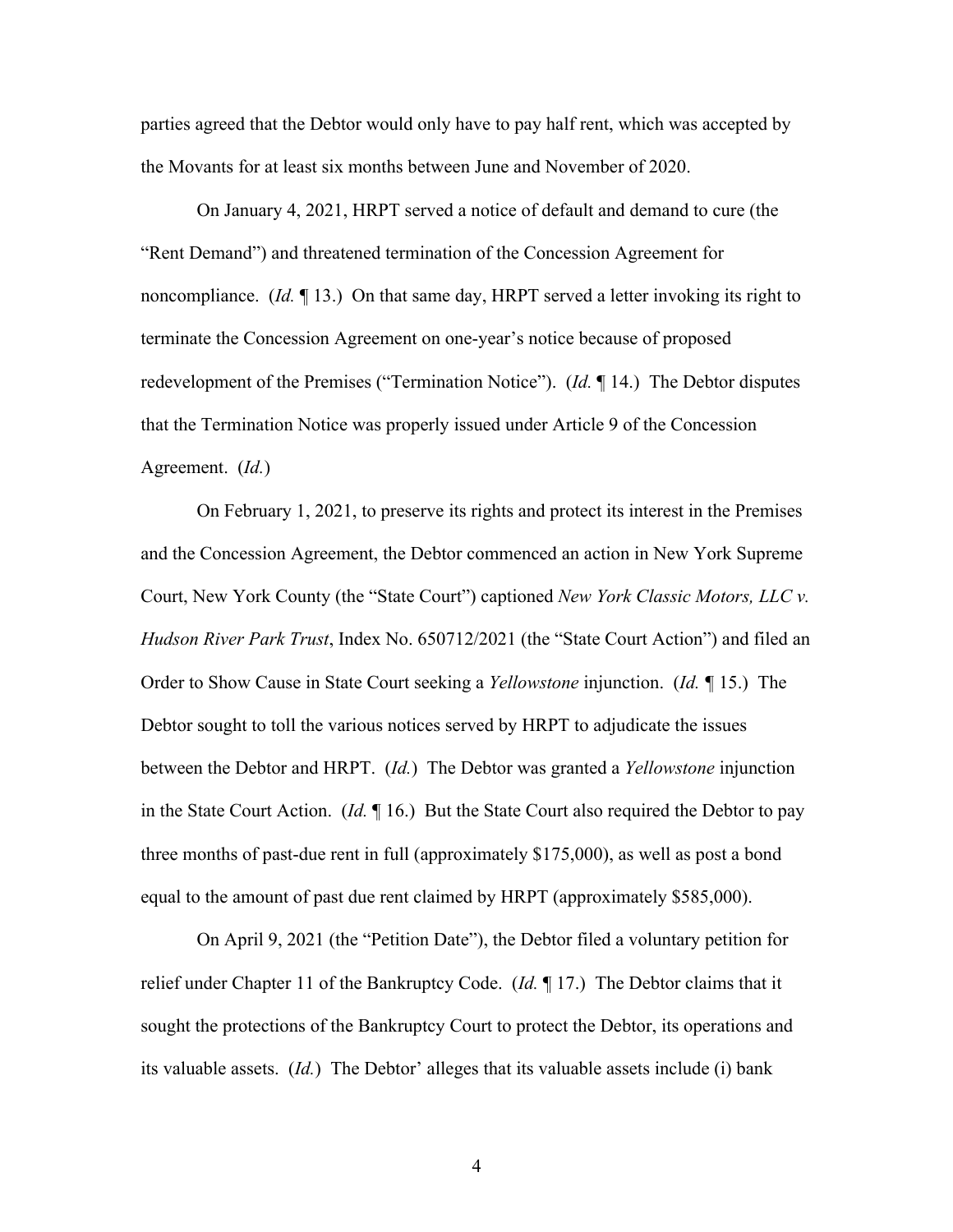accounts, (ii) accounts receivable, (iii) automotive parts and supplies, (iv) office furniture, fixtures, and equipment, (v) artwork, (vi) vehicles, (vii) shop equipment, (viii) contingent and unliquidated claims, and (ix) interest in the Concession Agreement. (*Id.* ¶ 18.) Additionally, on May 4, 2021, the Debtor filed a notice of removal of the State Court Action, which is now pending in this Court. (*Id.* ¶ 19.)

### **II. ANALYSIS**

### **A. The Chapter 11 Case Was Filed in Good Faith to Preserve the Debtor's Assets and Dismissal Is Not in the Best Interests of the Debtor's Estate.**

Movants seek dismissal of this bankruptcy case as a bad faith filing pursuant to section 1112(b) of the Bankruptcy Code. HRPT contends that the bankruptcy petition was filed merely to frustrate HRPT, where the Debtor lacks any legitimate ability to reorganize.

Courts in the Second Circuit determine "bad faith" warranting dismissal of a chapter 11 case by analyzing the factors set forth in *In re C-TC 9th Ave. P'ship*, 113 F.3d 1304, 1311 (2d Cir. 1997) (the "*C-TC* Factors"). The *C-TC* court, in turn, derived the *C-TC* Factors from the eight factors identified by the district court and bankruptcy court in *Pleasant Pointe Apartments, Ltd. v. Kentucky Hous. Corp.,* 139 B.R. 828, 832 (W.D. Ky.

1992). The *C-TC* court explained:

The bankruptcy court in *Pleasant Pointe* considered the following factors as indicative of a bad faith filing: (1) the debtor has only one asset; (2) the debtor has few unsecured creditors whose claims are small in relation to those of the secured creditors; (3) the debtor's one asset is the subject of a foreclosure action as a result of arrearages or default on the debt; (4) the debtor's financial condition is, in essence, a two party dispute between the debtor and secured creditors which can be resolved in the pending state foreclosure action;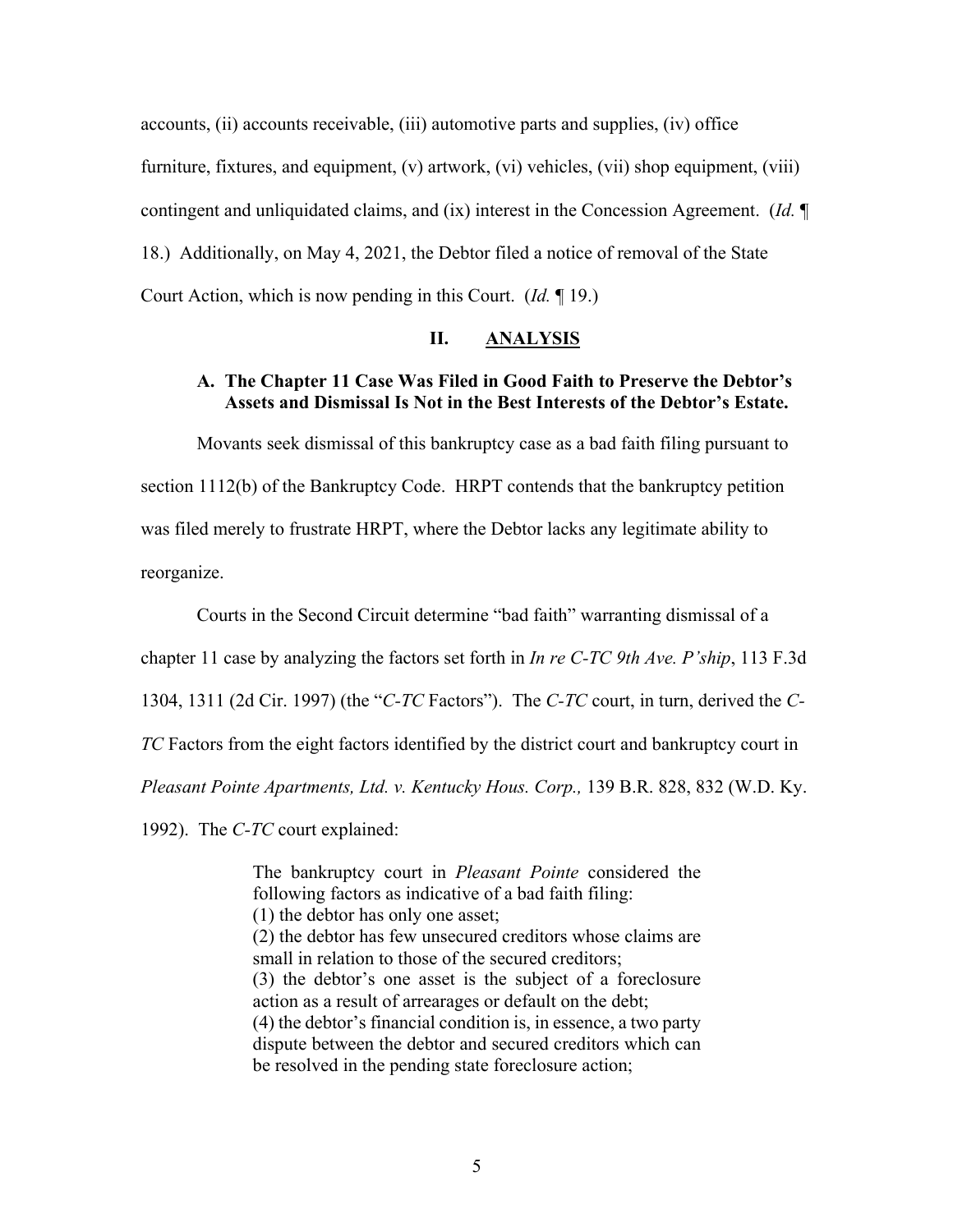(5) the timing of the debtor's filing evidences an intent to delay or frustrate the legitimate efforts of the debtor's secured creditors to enforce their rights; (6) the debtor has little or no cash flow; (7) the debtor can't meet current expenses including the payment of personal property and real estate taxes; and (8) the debtor has no employees.

113 F.3d at 1311. *See also Phoenix Piccadilly, Ltd. v. Life Ins. Co. of Virginia (In re Phoenix Piccadilly, Ltd.),* 849 F.2d 1393, 1394–95 (11th Cir. 1988); *Little Creek Dev. Co. v. Commonwealth Mortg. Corp. (In re Little Creek Dev. Co.),* 779 F.2d 1068, 1071 (5th Cir. 1986).

The Debtor persuasively argues that the *C-TC* Factors weigh against dismissal. Examining each of these eight factors below, the Court concludes that the Motion to Dismiss has no merit.

(1) The Debtor is an operating entity and, as such, has numerous assets typical with an operating business. As set forth in the Debtor's schedules (the "Schedules," ECF Doc. # 39), the Debtor's assets include (i) bank accounts, (ii) accounts receivable, (iii) automotive parts and supplies, (iv) office furniture, fixtures, and equipment, (v) artwork, (vi) vehicles, (vii) shop equipment, (viii) intellectual property, (ix) contingent and unliquidated claims, and  $(x)$  interest in the Concession Agreement. Although the Debtor's interest in the Concession Agreement is its most valuable asset, it is by no means its only asset. As such, the first *C-TC* Factor weighs in favor of finding the Debtor did not file its chapter 11 case in bad faith.

(2) The Schedules list a total of \$7,821,469.63 of liabilities, consisting of \$3,410,827.52 in secured debts, \$268,947.48 in priority unsecured debts, and \$4,141,694.63 in nonpriority unsecured debts. The debt owed to HRPT totals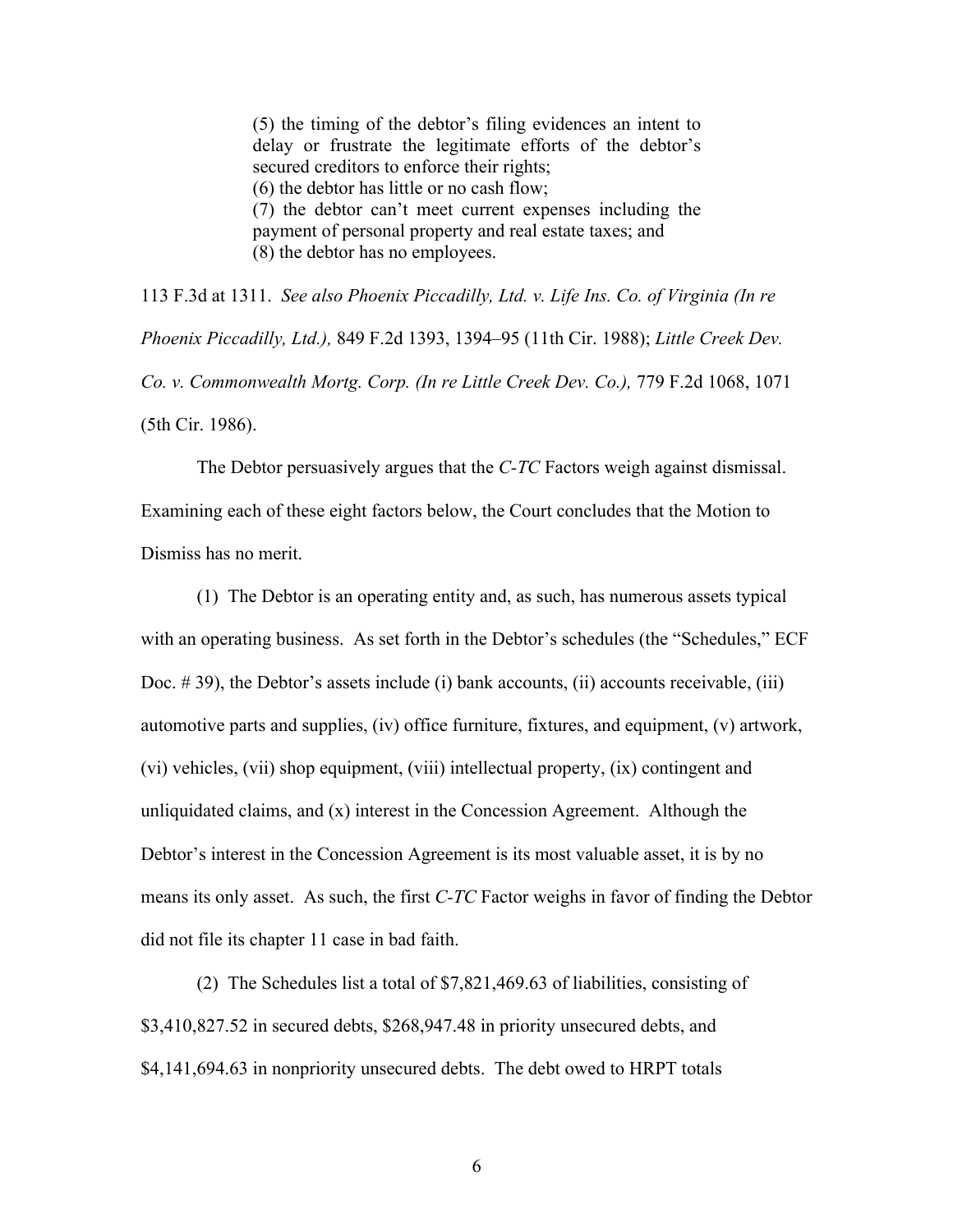\$557,526.07, which is 7.13% of the Debtor's total liabilities. Again, this *C-TC* Factor weighs in favor of finding the Debtor did not file its chapter 11 case in bad faith.

(3) The Debtor's interest in the Concession Agreement is not the Debtor's sole asset. The Debtor has additional assets and, more importantly, the interests of additional creditors should be taken into account. The Court must view the Debtor's estate as a whole, and not focus exclusively on HRPT's attempt to wrangle the Premises away from the Debtor. Accordingly, this *C-TC* Factor weighs in favor of finding the Debtor did not file its chapter 11 case in bad faith.

(4) This case is not a two-party dispute. As set forth in the Moseley Declaration, the Debtor has numerous legitimate creditors whose interests should be considered by the Court. Further, due to the COVID-19 pandemic, the Debtor's ability to operate its business has been limited, with the Debtor's business allegedly suffering a loss of \$4 million in revenue. The Debtor's financial hardships resulting from the COVID-19 pandemic are another significant factor in the Debtor's decision to file its chapter 11 case. Again, this *CT-C* Factor weighs in favor of finding the Debtor did not file its chapter 11 case in bad faith.

(5) The Debtor admittedly filed this chapter 11 case following the entry of the order granting the Debtor a *Yellowstone* injunction, which required the Debtor to post a bond which it was unable to do because of its financial distress. Rather than being an indicium of bad faith, an inability to post a bond because of financial distress is often the sort of precipitating event that leads to a good faith bankruptcy filing. *See In re Sletteland*, 260 B.R. 657, 666 (Bankr. S.D.N.Y. 2001) (petition filed as alternative to posting a bond was not in "bad faith," even where debtor had no business operations or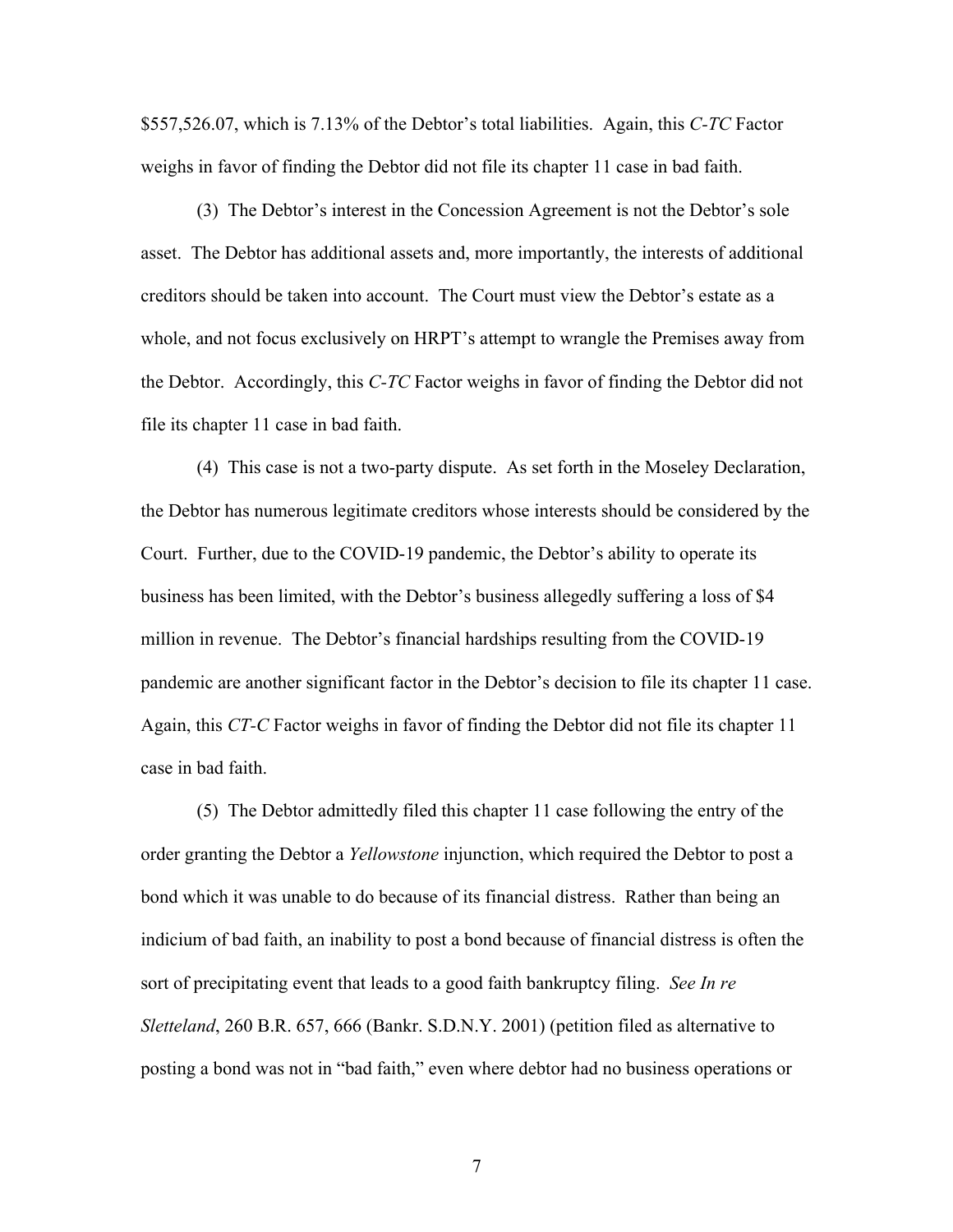employees). Here, the Debtor's purpose of the filing was to preserve the Debtor's interest in the Concession Agreement, without which it cannot rehabilitate, at least in the short term. There are also disputed issues of fact and law about the amount of rental arrears that the Debtor owes HRPT. A state court action raising these issues has now been removed to this Court so that the determination of the issues and claims can be determined on an expedited basis. Thus, this *C-TC* Factor weighs in favor of finding the Debtor did not file its chapter 11 case in bad faith.

(6) Although the Debtor admittedly has reduced cash flow as a result of the COVID-19 pandemic, now that the general population is receiving vaccinations, and restrictions are easing, the Debtor is expecting to see an increase in revenues as events open up and attendance increases. The Debtor is not even 45 days into its chapter 11 case and has filed one monthly operating report. The Debtor should be allowed time to resume operations and stabilize and reorganize its business, without the immediate threat of dismissal of its chapter 11 case as a bad faith filing. Accordingly, this *C-TC* Factor weighs in favor of finding the Debtor did not file its chapter 11 case in bad faith.

(7) The Debtor's reorganization effort is in its nascent stages. As the Debtor's business emerges from the COVID-19 pandemic, it is too early to make any assumptions about the Debtor's ability to meet its expenses. Accordingly, this *C-TC* Factor hasn't been satisfied.

(8) The Debtor employs nine employees. Thus, this *C-TC* Factor weighs in favor of finding the Debtor did not file its chapter 11 case in bad faith. Notwithstanding the COVID-19 pandemic, the State Court Action, and HRPT's hostile attempts to terminate the Concession Agreement, the Debtor has continued its efforts to operate its business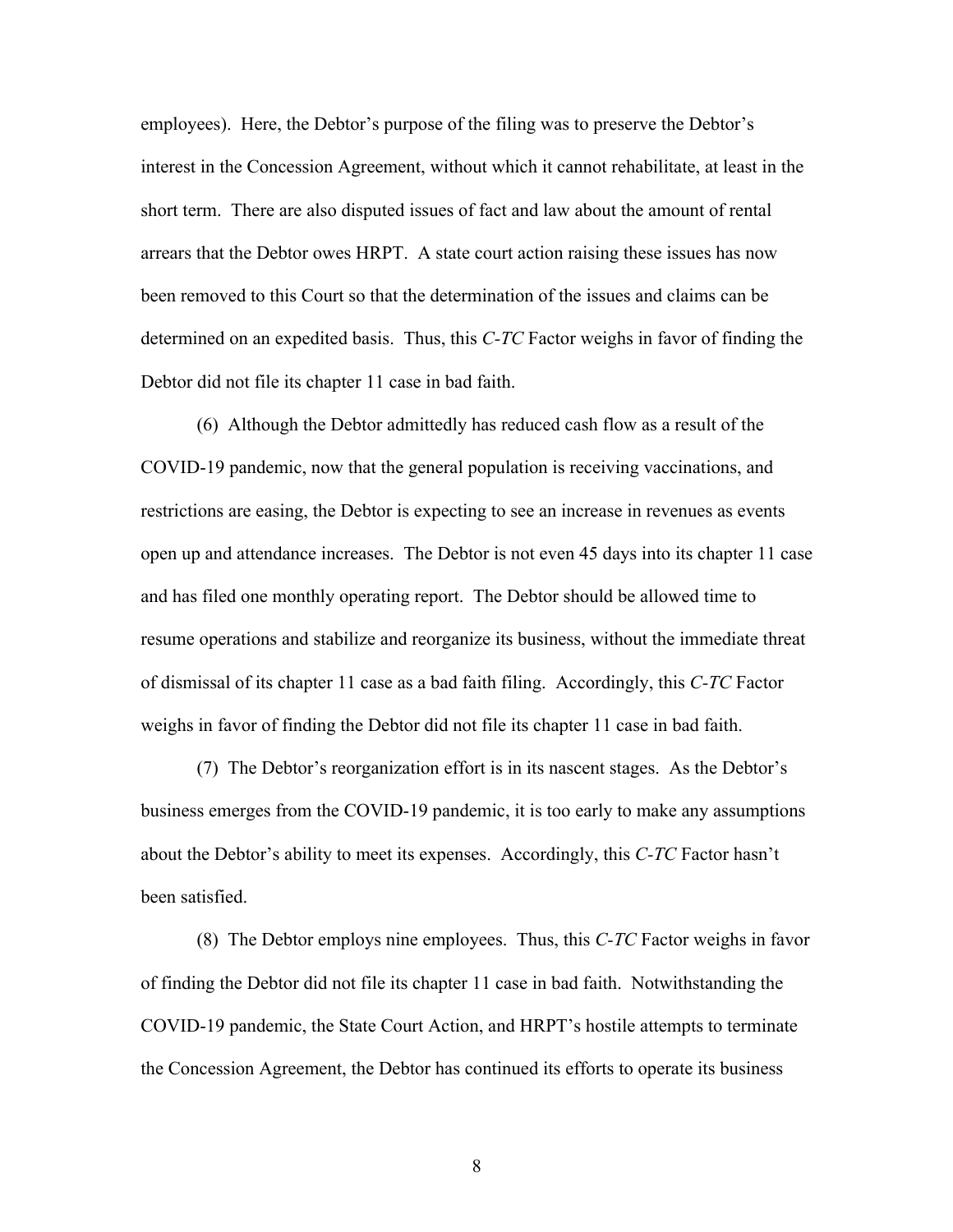and project future operations. The Debtor has been in contact with third parties who are prepared to invest in the Debtor's business once the State Court Action has been resolved. Allowing the Debtor to operate is the only way to maximize the value of the Debtor's assets for all creditors and interest holders.

The *C-TC* Factors clearly weigh against dismissal. The Court **CONCLUDES** that the chapter 11 case was filed in good faith to preserve the Debtor's assets and dismissal is not in the best interests of the Debtor's estate. Therefore, the Motion to Dismiss is **DENIED.**

### **B. The Automatic Stay Applies to the Concession Agreement, Which Did Not Terminate Pre-Petition.**

In addition to the Motion to Dismiss, the Movants seek a determination that the automatic stay does not apply to the Concession Agreement or prevent HRPT from taking actions to recover possession of the premises that had been leased to the Debtor. The Movants argue that section  $362(b)(10)$  of the Bankruptcy Code applies. That subsection provides an exception to the automatic stay for leases that terminate in accordance with their terms. However, as of the Petition Date, the Concession Agreement was, and continues to be, in full force and effect. (*Id.* ¶ 10.) The issuance of the *Yellowstone* injunction by the State Court tolled the cure period set forth in the notice of default issued by HRPT, and it prevented the expiry of the Concession Agreement. (*Id.* ¶ 11.) The Debtor sought the injunction to preserve its rights in the Concession Agreement and prevent termination under the notice of default, and the State Court granted this relief. While the injunction was in effect, the Debtor filed this chapter 11 case, which triggered the automatic stay under section 362 of the Bankruptcy Code. As the cure period in the notice of default had not expired, the Concession Agreement was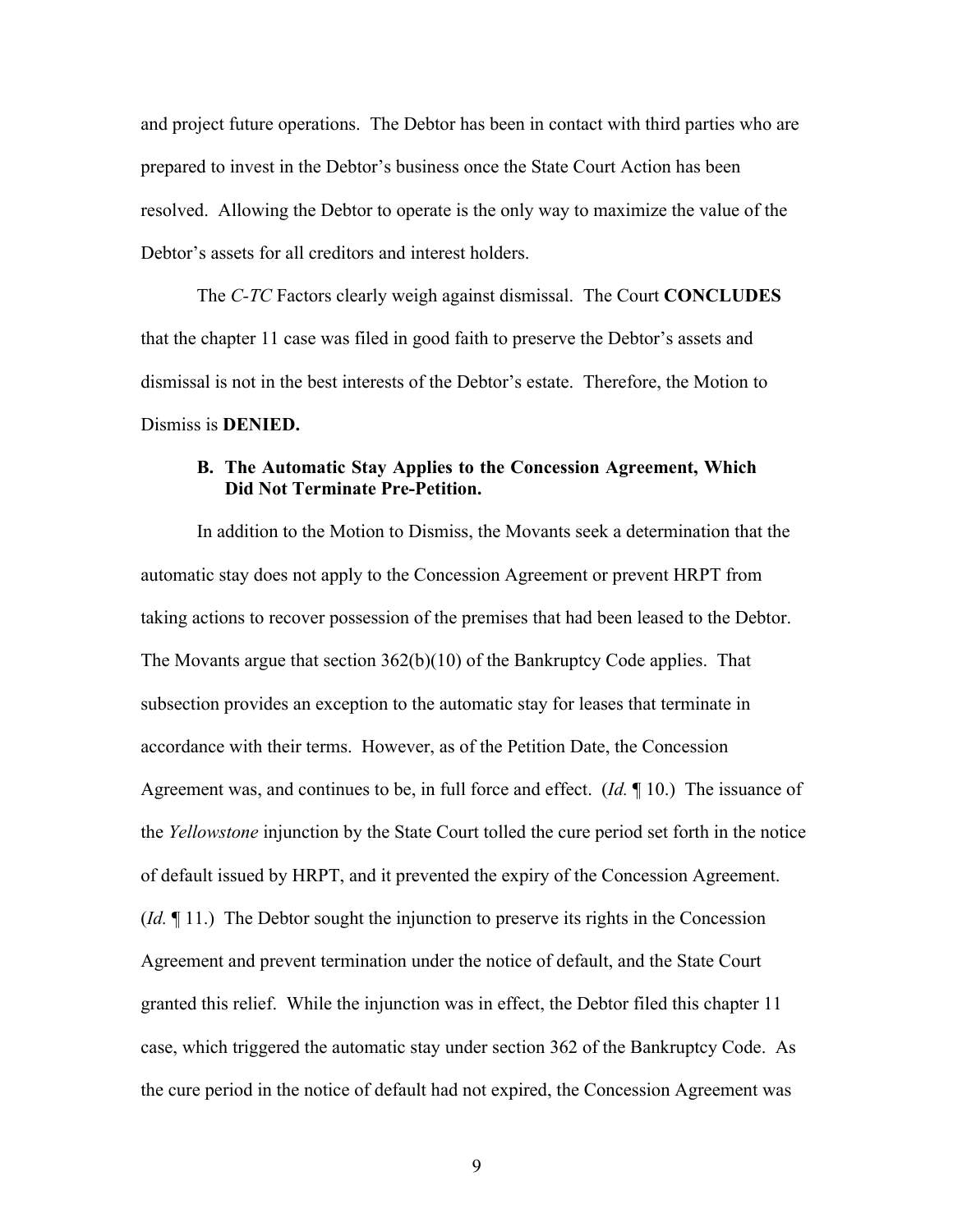not terminated and it remains in full force and effect. Therefore, the automatic stay is effective and prevents HRPT from taking any action in state court to recover the Premises.

#### **C. Cause Does Not Exist for Relief from the Automatic Stay**

The Movants argue that cause exists for relief from the automatic stay to continue the State Court Action. In determining whether "cause" exists to lift the automatic stay under section 362(d) to permit litigation to proceed in another forum, courts in the Second Circuit examine the twelve factors set forth in *In re Sonnax Industries, Inc.*, 907 F.2d 1280, 1286 (2d Cir. 1990). The Court only applies the factors that are relevant to the particular case, not necessarily giving each factor equal weight. *In re Burger Boys, Inc.*, 183 B.R. 682, 688 (S.D.N.Y. 1994).

Here, the Court must determine whether to lift the automatic stay to continue the State Court Action which has already been removed to the Bankruptcy Court. The Debtor argues that following *Sonnax* factors weigh in favor of denying relief from the automatic stay:

*i. Factor One—Whether Relief Would Result in a Partial of Complete Resolution of the Issues*: The Debtor submits that relief from the automatic stay to proceed with the State Court Action would only resolve one of several issues in the Debtor's chapter 11 case. The Debtor is an operating entity, with assets other than the Concession Agreement, and creditors other than Movants. As such, part of the Debtor's reorganization efforts will be to address repayment to its other creditors.Although the Debtor's interest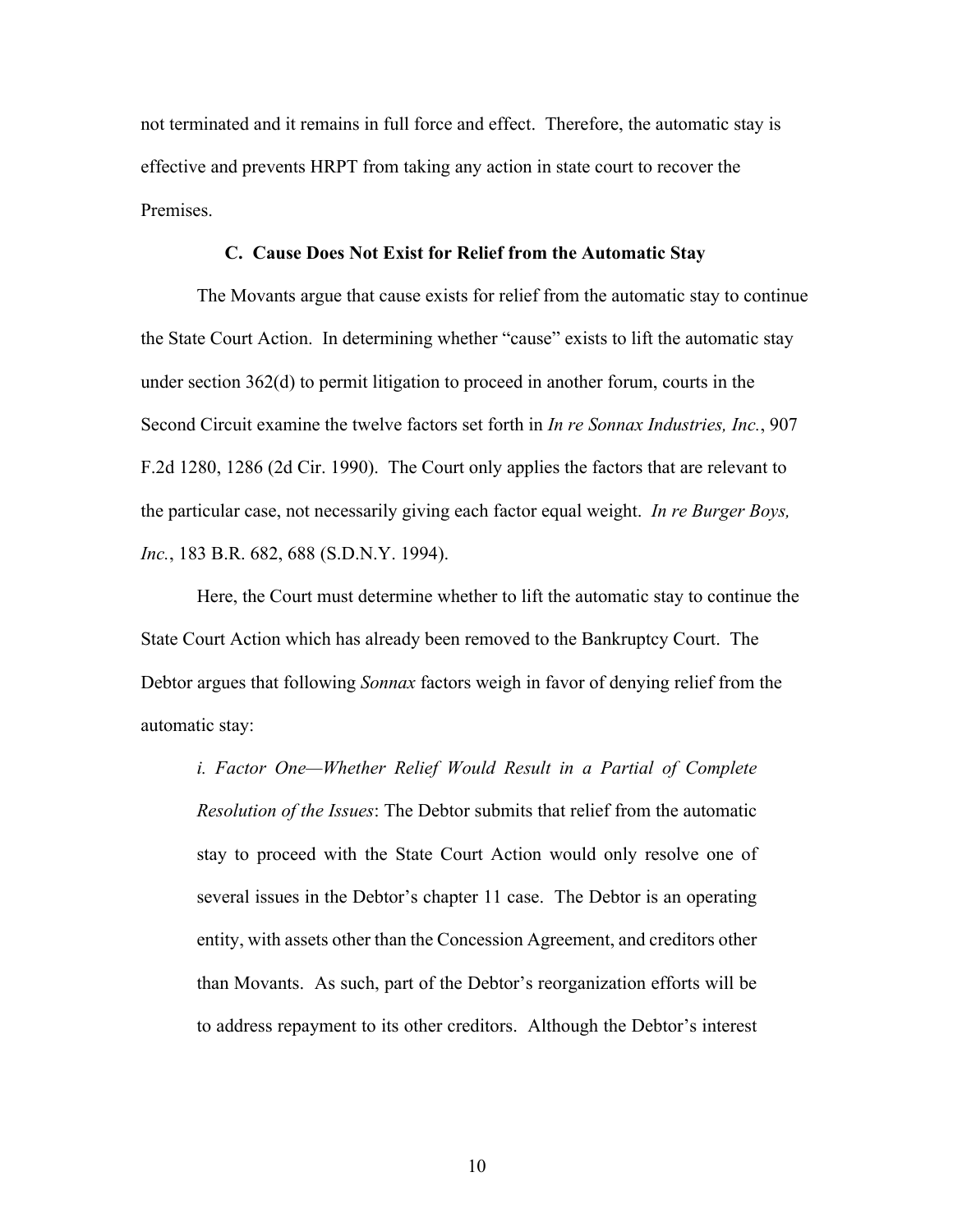in the Concession Agreement is one of the most important factors in this chapter 11 case, it is not the only factor.

*ii. Factors Two—Lack of Any Connection with or Interference with the Bankruptcy Case; Seven—Whether Litigation in Another Forum Would Prejudice the Interests of Other Creditors; and Ten—the Interests of Judicial Economy and the Expeditious and Economical Resolution of Litigation:* The Debtor submits that granting relief from the automatic stay will interfere with this chapter 11 case because the Debtor will be forced to litigate with Movants in separate forums, State Court and Bankruptcy Court, causing an undue and unnecessary financial burden. Moreover, given that the Concession Agreement, the remaining term and the amounts due by the Debtor thereunder are issues central to the chapter 11 case, the Debtor submits that the Bankruptcy Court is the most economical and expeditious forum to adjudicate the disputes between the parties. For this very reason, the Debtor removed the State Court Action to the Bankruptcy Court for a streamlined and expedited determination of issues.

*iii. Factors Four—Whether a Specialized Tribunal with the Necessary Expertise Has Been Established to Hear the Cause of Action; and Eleven— Whether the Parties Are Ready for Trial in the Other Proceeding:* The State Court Action is not before a specialized tribunal. Discovery has not commenced, and the proceeding is in its nascent stages.

*iv. Factors Three—Whether the Other Proceeding Involves the Debtor as A Fiduciary; Five—Whether the Debtor's Insurer has Assumed Full*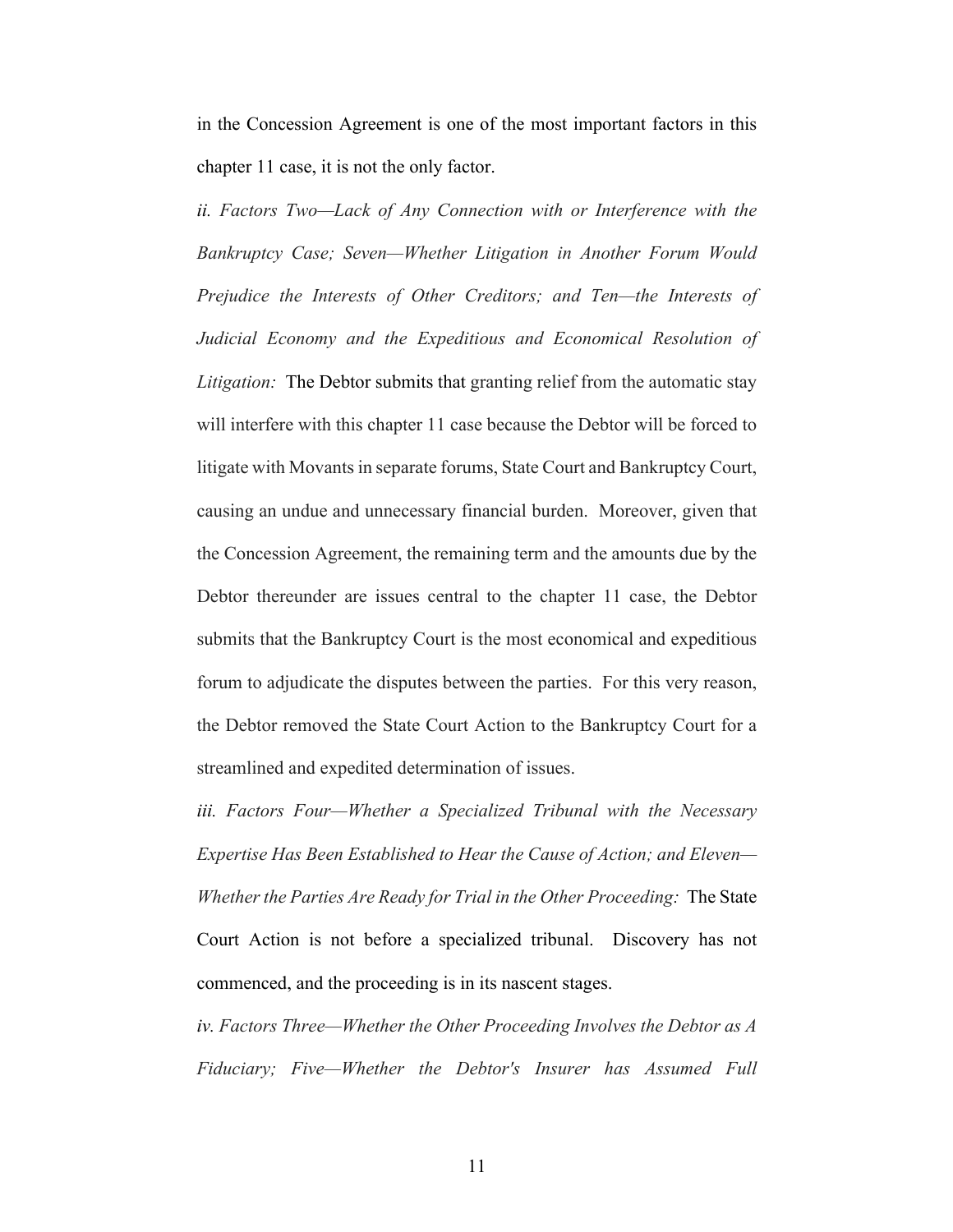*Responsibility for Defending the state court action; Six—Whether the Action Primarily Involves Third Parties; Eight—Whether the Judgment Claim Arising from the Other Action is Subject to Equitable Subordination; and Nine—Whether Movant's Success in the Other Proceeding Would Result in a Judicial Lien Avoidable by the Debtor:* None of these factors are relevant in this case and the Court need not consider them.

*v. Factor Twelve—Impact of the Stay on the Parties and the Balance of Harms*: Movants will not suffer harm if relief from the automatic stay is denied since the State Court Action has been removed to this Court for adjudication.

(Opposition ¶ 19.)

Considering the circumstances of this chapter 11 case and the *Sonnax* factors, the Court **CONCLUDES** that cause does not exist to grant Movants relief from the automatic stay.

#### **III. CONCLUSION**

For the reasons explained above, this chapter 11 case was filed in good faith. Additionally, the Concession Agreement—the Debtor's most valuable asset—was not terminated prepetition. The automatic stay remains in place preventing HRPT from taking any action outside the bankruptcy court to recover possession of the property, and, to the extent HRPT seeks an order from this Court lifting the stay, that relief is denied as well.